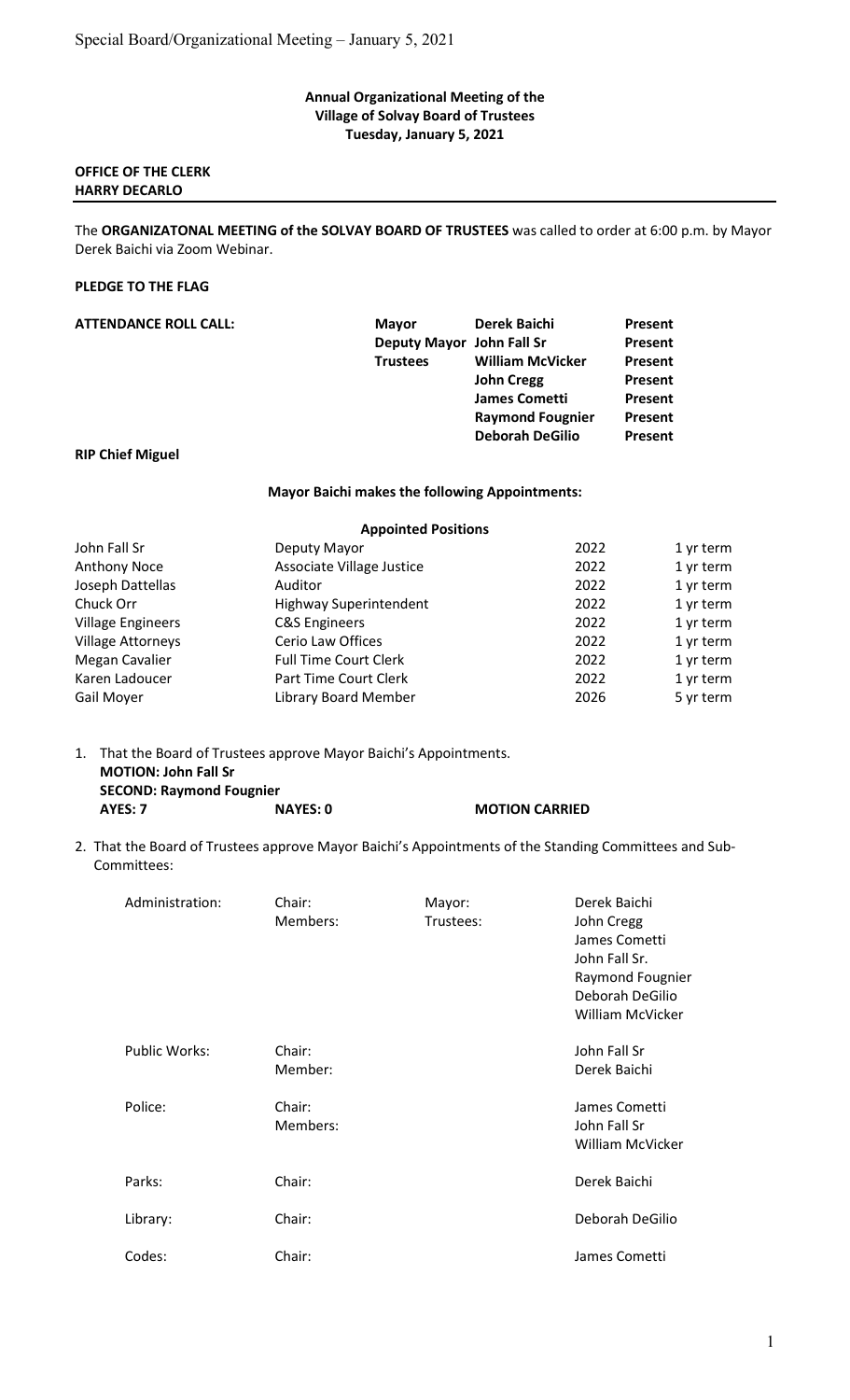## Special Board/Organizational Meeting – January 5, 2021

| Cost Cutting:     | Chair<br>Members:   | Derek Baichi<br>Sal Sciuga<br><b>Victor Brouse</b><br>Joe Solan                                                         |
|-------------------|---------------------|-------------------------------------------------------------------------------------------------------------------------|
| <b>Buildings:</b> | Chair:              | John Fall Sr                                                                                                            |
| Finance:          | Chair:<br>Members:  | Derek Baichi<br>John Cregg<br>James Cometti<br>John Fall Sr.<br>Raymond Fougnier<br>Deborah DeGilio<br>William McVicker |
| Safety Committee: | Chair:              | TBD (Trustee McVicker<br>removed himself)                                                                               |
| Insurance:        | Chair:              | Derek Baichi                                                                                                            |
| Stormwater:       | Chair:              | Mark Malley                                                                                                             |
| Montrose Ave:     | Chair:<br>Co-Chair: | Derek Baichi<br>James Cometti                                                                                           |
| Senior Outreach:  | Chair:              | Derek Baichi                                                                                                            |

 Seating Facing Podium – Left to Right: William McVicker, John Fall Sr, Mayor Baichi, Raymond Fougnier, John Cregg, James Cometti, Deborah DeGilio

| <b>MOTION: John Fall Sr</b>              |                 |                                                                                                      |
|------------------------------------------|-----------------|------------------------------------------------------------------------------------------------------|
| <b>SECOND: James Cometti</b>             |                 |                                                                                                      |
| AYES: 7                                  | <b>NAYES: 0</b> | <b>MOTION CARRIED</b>                                                                                |
| including the amendment of Resolution 8. |                 | Authorization from the Board of Trustees to approve Resolutions 3 through 11 as a blanket resolution |
| <b>MOTION: Raymond Fougnier</b>          |                 |                                                                                                      |
| <b>SECOND: John Fall Sr</b>              |                 |                                                                                                      |
| AYES: 7                                  | <b>NAYES: 0</b> | <b>MOTION CARRIED</b>                                                                                |

- 3. That the Board of Trustees designated the fourth Tuesday of each month as the Regular Meeting of the Village of Solvay Board of Trustees, such meetings are to be held at the Town of Geddes Court Room, 1000 Woods Road, Solvay, NY 13209 at 6:00 p.m., local time.
- 4. That the Board of Trustees continues to follow the procurement policy in accordance with Chapter 29 of the Village Code.
- 5. That the Board of Trustees authorize for all periods commencing January 1, 2021 to December 31, 2021 the Mayor, all Trustees, Village Officers, Department Heads, to attend meetings, seminars, and schools, from time to time, and to authorize expenses incurred thereby. Such meetings would include those convened by the MEUA, NYPA, the Conference of Mayors and Municipal Officials, Department of Audit and Control, Clerk's Meetings and any other meetings convened, that relate to the business of the Village of Solvay, pursuant to Chapter 26 of the Village Code.
- 6. That the Board of Trustees designate Solvay Bank as the Official Depository for the Village of Solvay.
- 7. That the Board of Trustees designate the Post Standard as the official newspaper for the Village of Solvay.
- 8. WHEREAS, the Board of Trustees has determined to pay a fixed rate for mileage as reimbursement to officers and employees of the Village of Solvay. NOW, THERFORE BE IT RESOLVED,
	- Section 1. That the Board of Trustees shall approve reimbursement of such officers and employees at the rate of - \$.56/mile.
	- Section 2. That this resolution shall take effect January 1, 2021. If a Village vehicle is available the employee will use the Village vehicle and not receive mileage.